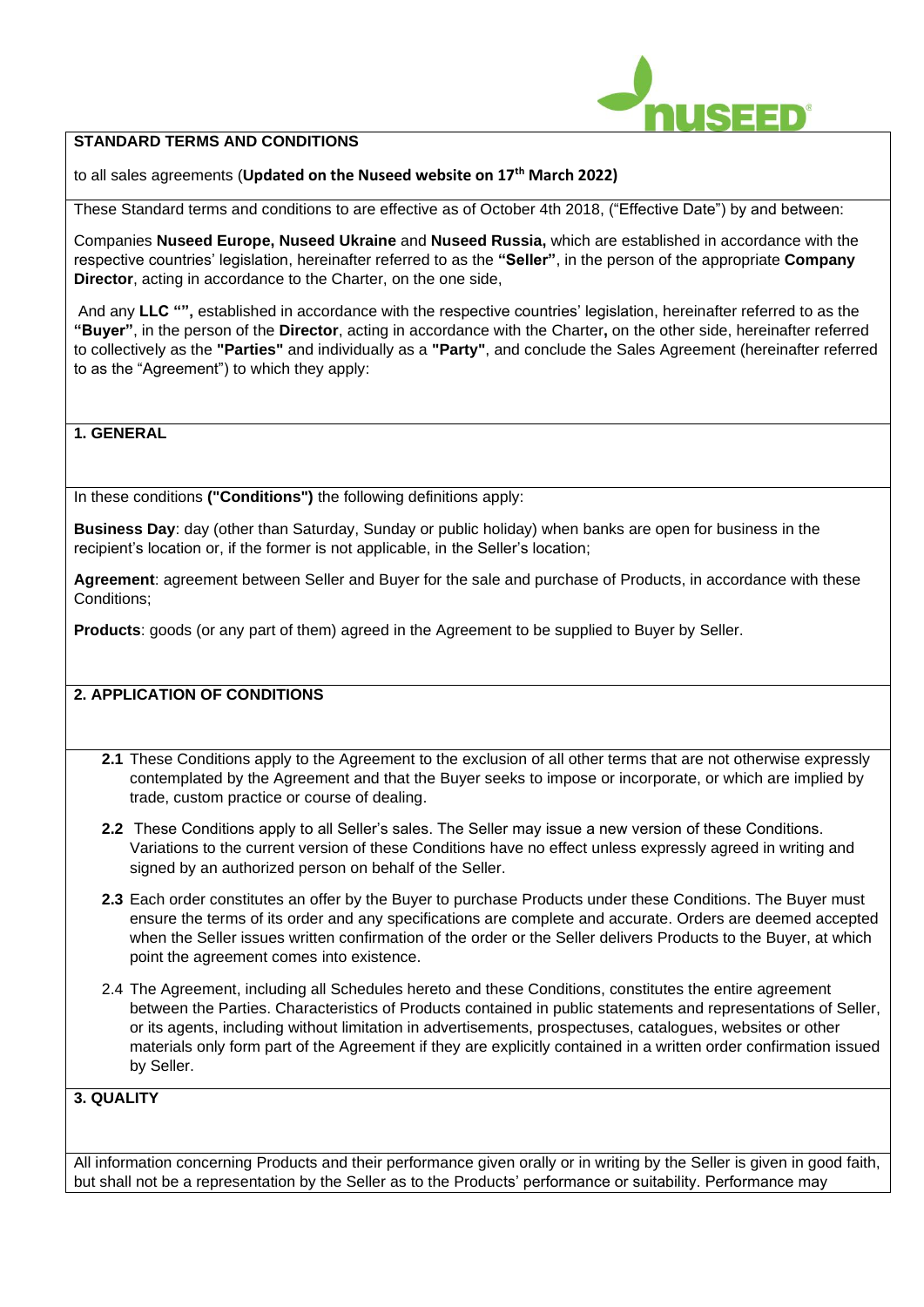

depend on local climatic and other conditions. Sales are made by the Seller on the basis that the Buyer has satisfied itself of the suitability of Products for its requirements.

#### **4. TITLE AND RISK**

**4.1** Until ownership of Products passes to the Buyer, the Buyer must: (a) hold Products on a fiduciary basis as the Seller's bailee; (b) store Products (at no cost to the Seller, unless otherwise agreed in writing) separately from all other goods of Buyer or any third party so as to remain readily identifiable as Seller's property; (c) not remove, deface or obscure identifying marks or packaging on or relating to Products; (d) maintain Products in satisfactory condition

**4.2** The Seller shall be entitled to recover payment for Products notwithstanding that ownership of any of Products has not passed from Seller to Buyer.

**4.3** The Buyer grants the Seller, its agents and employees an irrevocable license at any time to enter any premises where the Products are or may be stored to inspect them or, where the Buyer's right to possession has terminated, to recover them. All recovery costs incurred by Seller in this regard shall be paid by Buyer.

**4.4** The Buyer shall cooperate in any measures necessary for the protection of the Seller's title and rights. In particular, it authorizes the Seller to enter into or register any reservation of property in the required form in public registers, books or similar records, or in accordance with any relevant applicable laws and undertakes to complete and fulfill all appropriate formalities.

### **6. ADVICE**

The Seller assumes no liability for advice given or results obtained from advice, all such advice being given and accepted at the Buyer's risk. The Buyer is responsible for making its own tests and verifications before applying advice.

### **7. WARRANTIES**

The Seller warrants title and that any Products sold conform to Seller's standard specifications and labeling. Unless otherwise mentioned herein, the Seller excludes all other warranties of any kind, express or implied, as to merchantability, fitness for a particular purpose or any other matter with respect to Products whether used alone or in combination with other products. These Conditions also apply to replacement Products. The Buyer shall inform its customers of these warranty exclusions, and shall not give any warranties in respect of Products over and above those stated in these Conditions and the Seller shall not accept any liability beyond the warranties granted in Condition 7, including liability to Buyer's customers, other sellers or resellers or end users.

### **8. LIMIT OF LIABILITY**

**8.1.** Subject to Conditions 7 and 8, the following provisions set out the entire financial liability of the Seller (including without limitation liability for acts or omissions of its employees, agents and sub-contractors) to the Buyer in respect of: any breach of these Conditions; and any representation, statement or act or omission including negligence arising under or in connection with the Agreement.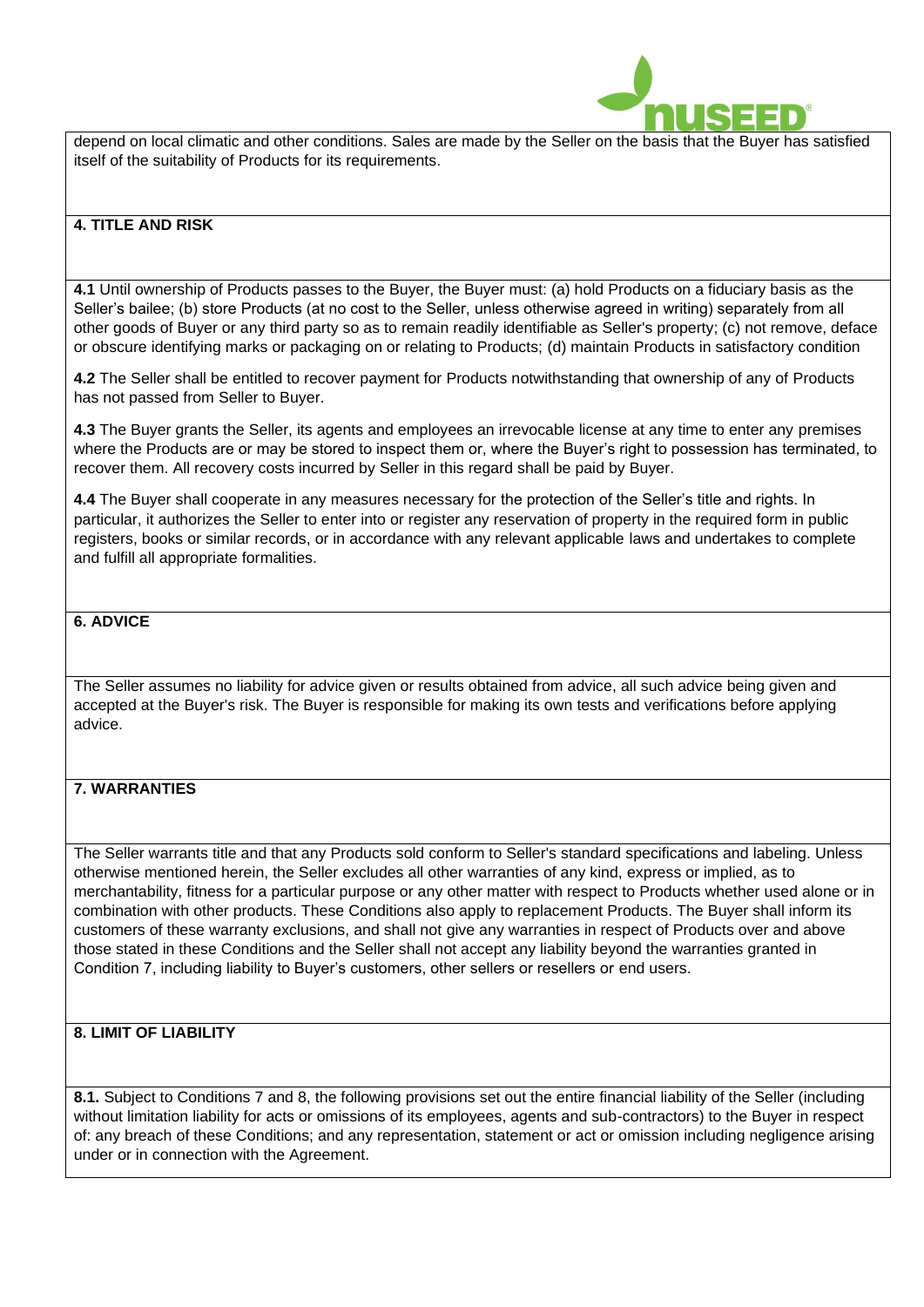

**8.2.**For the avoidance of doubt this Condition is subject to Condition 7: (a) Seller's total liability in contract, tort (including negligence or breach of statutory duty), misrepresentation or otherwise, arising in connection with the performance or contemplated performance of the Agreement shall be limited in all cases to replacement of Products or refund of the purchase price and (b) the Seller shall not be liable to the Buyer for any indirect or consequential loss or damage (whether for loss of profit, loss of business, depletion of good-will or otherwise), costs, expenses or other claims for consequential compensation whatsoever (howsoever caused) which arise out of or in connection with the Agreement.

# **9. PRICE AND PAYMENT**

**9.1.**The Seller may invoice the Buyer for Products on or at any time after completion of delivery.

**9.2.** The Buyer shall pay invoices in full in cleared funds without any deduction, set-off or counterclaim within 30 days of the invoice date (unless otherwise specified on the invoice) to an account nominated by the Seller. Time of payment is of the essence.

**9.3.**The Seller may set-off amounts owing to it by the Buyer or a Buyer affiliate against amounts due to the Buyer or a Buyer affiliate from the Seller.

**9.4.** The Buyer may not set-off amounts owing to it by the Seller or a Seller affiliate against amounts due to the Seller or a Seller affiliate from Buyer.

**9.5.**If the Buyer fails to pay the Seller sums due under the Agreement all outstanding invoices and payments payable to Seller shall become due immediately.

**9.6.**The Seller may charge interest on such sums from the due date for payment at the maximum rate permitted by applicable law in addition to the fine at the double discount rate of the respective National Bank, both accruing on a daily basis until payment is made, whether before or after any judgment (arbitral award).

**9.7.**Without prejudice to any of the rights or remedies of the Seller, the Seller shall have the right to cancel any further deliveries if the Buyer or a Buyer affiliate fails to make any payment when due. **9.8.** The Buyer shall reimburse the Seller for all administrative and legal expenses incurred by the Seller in the collection of any such amounts payable by Buyer.

**9.9.** Notwithstanding Condition 10, should the Seller reasonably believe that the Buyer's financial condition is insufficient to meet the Buyer's payment obligations when due, the Seller reserves the right to make delivery of all or part of the Products subject to satisfactory payment guarantees or pre-payment.

# **10. TERMINATION**

**10.1.**Without prejudice to any other right or remedy under applicable law, if payment is not received by the due date, if the Buyer fails to provide a suitable payment guarantee, if necessary, or if the Buyer becomes subject to any event in Condition 10.2, or the Seller believes the Buyer is about to become subject to any of them and notifies the Buyer of that, then without limiting the Seller's own rights, all outstanding sums shall immediately become due to the Seller and the Seller may (i) cancel or suspend further deliveries under this Agreement without incurring liability to the Buyer; and (ii) provided the Products have not been resold, require the Buyer to deliver the Products or enter the Buyer's premises to recover the Products.

**10.2.** For the purpose of Condition 10.1 the events are: a bankruptcy order made against the Buyer or the Buyer makes an arrangement or composition with its creditors, or otherwise takes the benefit of any statute for the time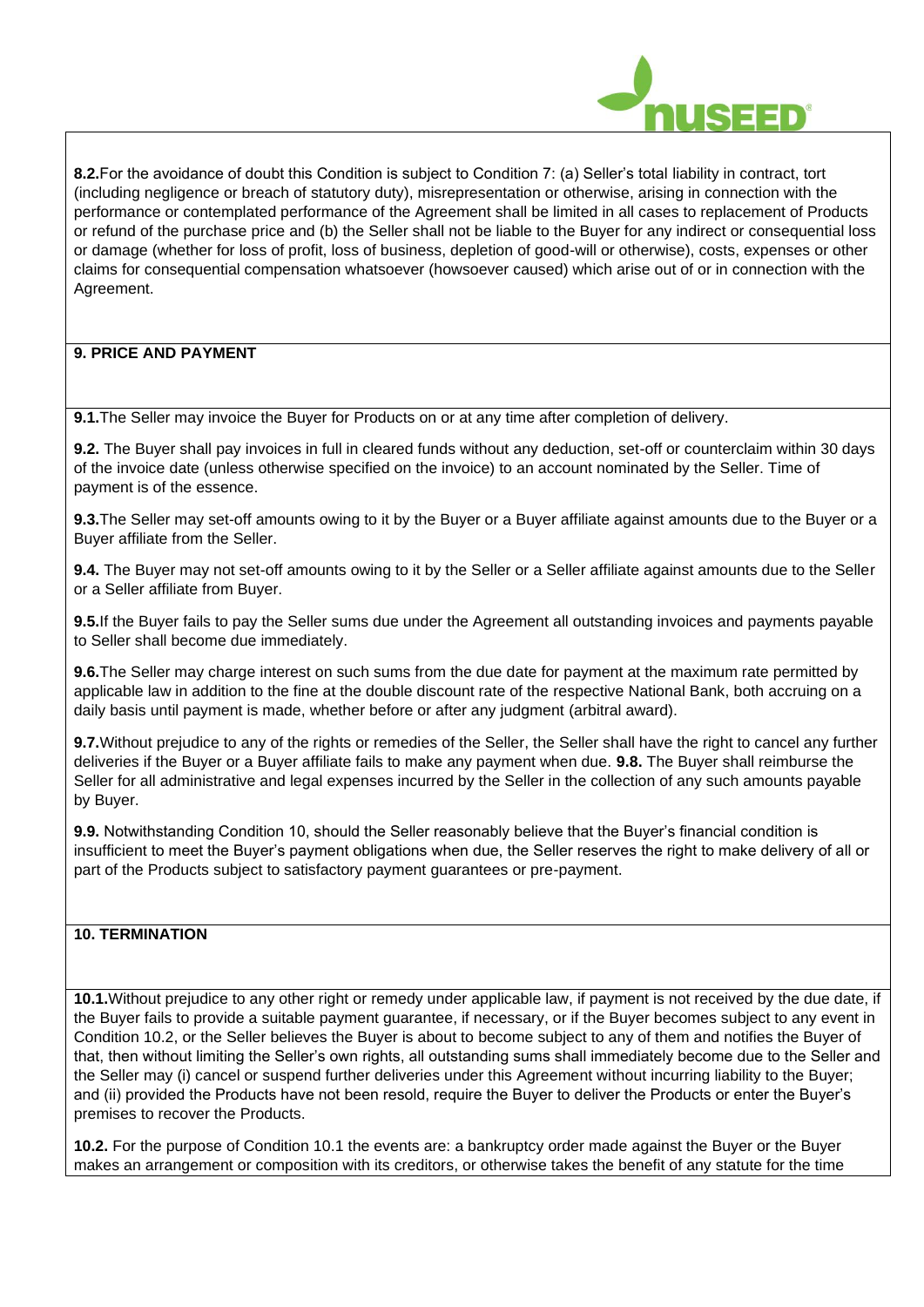

being in force for the relief of insolvent debtors, or (being a body corporate) convenes a meeting of creditors (whether formal or informal), or enters into liquidation (whether voluntary or compulsory) except a solvent voluntary liquidation for the purpose only of reconstruction or amalgamation, or has a receiver and/or manager, administrator or administrative receiver appointed of its undertaking or any part thereof, or a resolution is passed or a petition presented to any court for the winding up of a Buyer or for the granting of an administration order in respect of a Buyer, or any proceedings are commenced relating to the insolvency or possible insolvency of a Buyer.

### **11. FORCE MAJEURE**

The Seller may defer the date of delivery or terminate the Agreement or reduce the volume of Products ordered by the Buyer (without liability to the Buyer) if it is prevented from,delayed, is inadvisable, commercially impractical, illegal or impossible in the carrying on of its business due to circumstances beyond the reasonable control of the Seller including, without limitation, acts of God, governmental actions, war or national emergency or defense requirements, riot, civil commotion, fire, explosion, flood, extreme climatic conditions, epidemic, lock-outs, injunction, embargoes, import or export regulations; labor, containers, transportation facilities accident, malfunction of machinery or apparatus, strikes or other labor disputes (whether or not relating to either party's workforce), or restraints or delays affecting carriers or inability or delay in obtaining supplies of adequate or suitable raw materials including fuel and power. Provided that, if the event in question continues for a continuous period in excess of 120 days, the Buyer shall be entitled to give notice in writing to the Seller to terminate the Agreement. Force majeure events shall not excuse payment obligations.

# **12. INTELLECTUAL PROPERTY**

The Seller owns or has the right to exercise the intellectual property rights in Products including without limitation trademark, plant variety protection, patent rights and know-how ("Intellectual Property Rights"). The Buyer shall not infringe any Intellectual Property Rights in Products. The Buyer shall immediately inform the Seller of any infringement claims or legal proceedings involving the Buyer regarding the Intellectual Property Rights. The Buyer agrees to discuss and agree with the Seller on the defence strategy that shall be used.

### **13. MISCELLANEOUS**

**13.1.** If a provision of these Conditions and/or the Agreement is found by any court, tribunal or administrative body of competent jurisdiction to be wholly or partly illegal, invalid, void, voidable, unenforceable or unreasonable it shall to the extent of such illegality, invalidity, voidness, voidability, unenforceability or unreasonableness be deemed severable and the remaining provisions and sub-provision shall continue in full force and effect.

**13.2.** Failure or delay by the Seller in enforcing or partially enforcing a provision of these Conditions and/or the Agreement will not be construed as a waiver of its rights. Waivers by the Seller of a breach or default by the Buyer will not be deemed a waiver of a subsequent breach or default and will not affect the other terms of these Conditions and/or the Agreement.

**13.3. (a)** Notices given to a Party under or connected to the Agreement shall be in writing, addressed to that Party at its registered office (if a company) or principal place of business (in other cases) or such other address as that Party specifies in writing under this Condition, and shall be sent by recorded delivery, commercial courier or confirmed fax;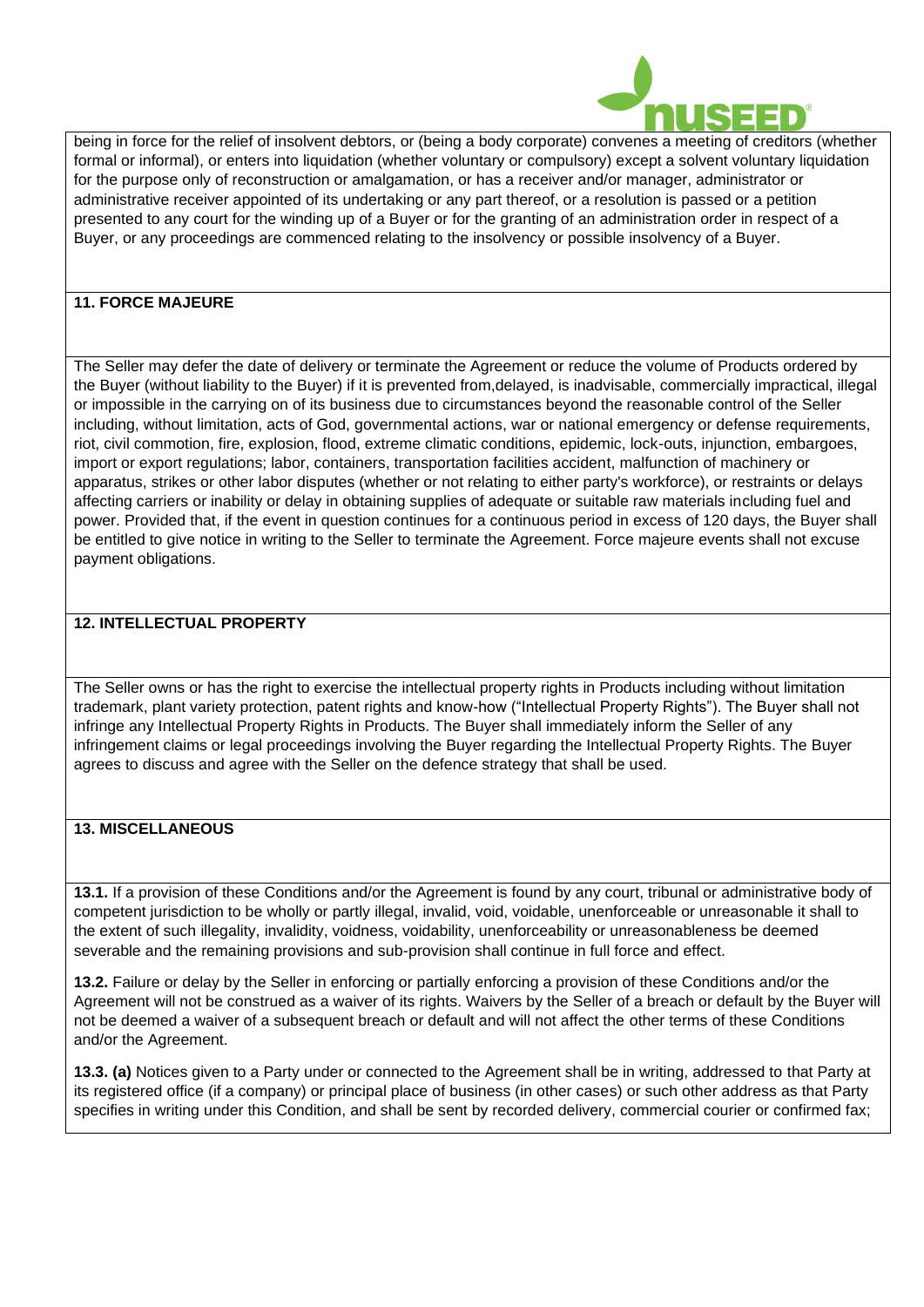

**(b)** notices or other communications are deemed to have arrived: if delivered personally, when left at the respective address; if delivered by commercial courier, on the date and at the time that the courier's delivery receipt is signed; or, if sent by fax, one Business Day after transmission.

**13.4.** The Seller may at any time assign, transfer, charge, subcontract or deal in any other manner with all or any of its rights or obligations under the Agreement and the Buyer hereby gives its consent to this. The Buyer may not assign, transfer, charge, subcontract or deal in any other manner with all or any of its rights or obligations under the Agreement without the Seller's prior written consent.

**13.5.** A person who is not a party to the Agreement shall have no rights under or in connection with it.

# **14. CONVENTIONAL SEED WARRANTY**

The Seller certifies that the seeds delivered are conventional seeds, meaning that they have been produced from parental seeds, which were not genetically modified, and have been produced according to specifications developed to minimize the adventitious presence of impurities, including genetically modified impurities. The Seller further certifies that its production methods are based on accepted industry standards for seed production and seed purity.

# **15. SEED QUALITY DISPUTES**

In case of disputes relating to seed quality, an accredited NAL or ISTA laboratory mutually agreed by the Parties can be used to provide an opinion on the matter in dispute. If the Parties do not agree the laboratory, SGS international inspection shall be involved. The costs of this laboratory will be shared equally by both Seller and Buyer. Complaints relating to seed germination rates shall be time limited to within 3 months of issue of ISTA certificate.

#### **16. PLANT DISEASES**

Plant diseases can be transmitted by wind, insects, animals or humans, and may be seed-borne or soil-borne. Whilst the Seller has used reasonable efforts to satisfy itself that the seeds are disease-free, the Seller does not warrant that the seeds are disease-free.

#### **19. PROHIBITED ACTIVITIES**

The Buyer shall not use the seeds, or propagating material or harvested material derived from planting the seeds, for any further propagation of the variety, nor offer for sale, sell or otherwise market the seeds, propagating material or harvested material for such purpose unless the seeds were provided for that purpose or as required under applicable law. The Buyer shall grant the Seller or its designee direct access to the Buyer's premises, including fields and greenhouses, and to premises of third parties performing services for the Buyer, to enable an audit of Buyer's compliance with Conditions 13 and 19. The Buyer shall, at the Seller's request, grant reasonable access to all relevant administrative records.

**20. Confection Quality Statement (Updated on the Nuseed website on 17th March 2022)**